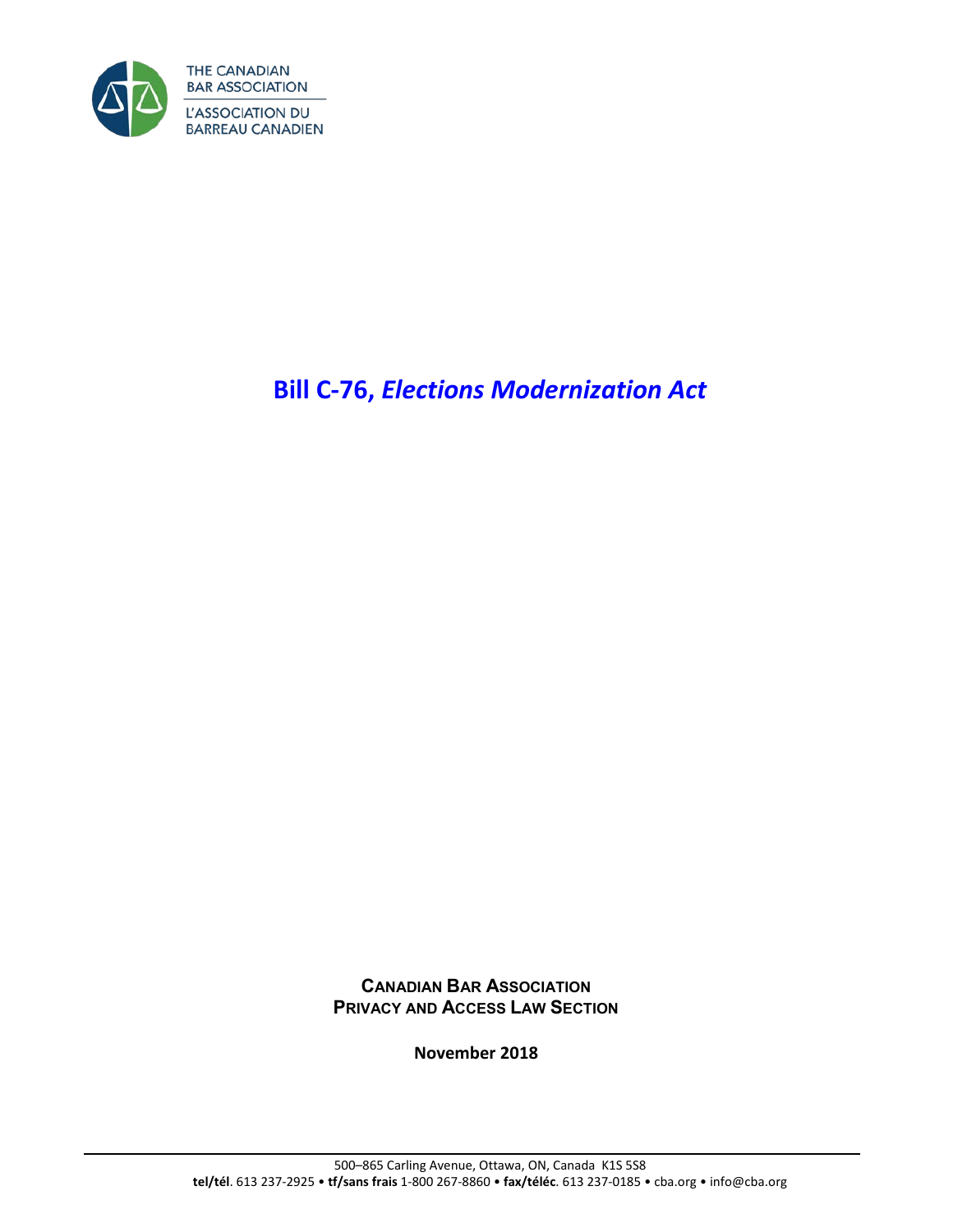#### **PREFACE**

The Canadian Bar Association is a national association representing 36,000 jurists, including lawyers, notaries, law teachers and students across Canada. The Association's primary objectives include improvement in the law and in the administration of justice.

This submission was prepared by the Privacy and Access Law Section, with assistance from the Advocacy Department at the CBA office. The submission has been reviewed by the Policy Committee and approved as a public statement of the Privacy and Access Law Section.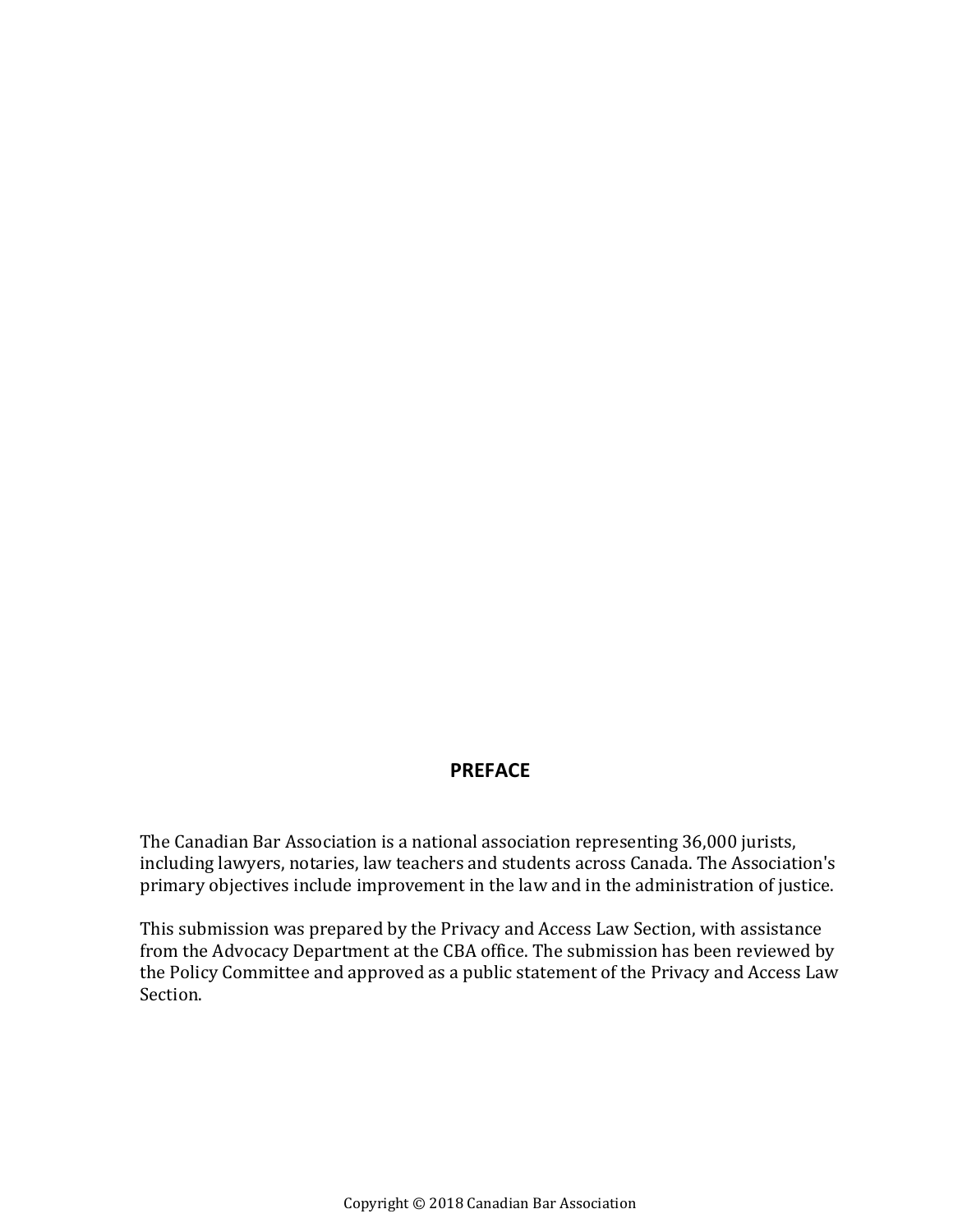# **TABLE OF CONTENTS**

# **Bill C-76,** *Elections Modernization Act*

| Ш. |                                     |  |  |
|----|-------------------------------------|--|--|
|    | А.                                  |  |  |
|    | Β.                                  |  |  |
|    | C.                                  |  |  |
|    | D.                                  |  |  |
|    | Е.                                  |  |  |
|    | F.                                  |  |  |
|    | G.                                  |  |  |
| Ш. |                                     |  |  |
|    | CONCLUSION AND RECOMMENDATIONS<br>8 |  |  |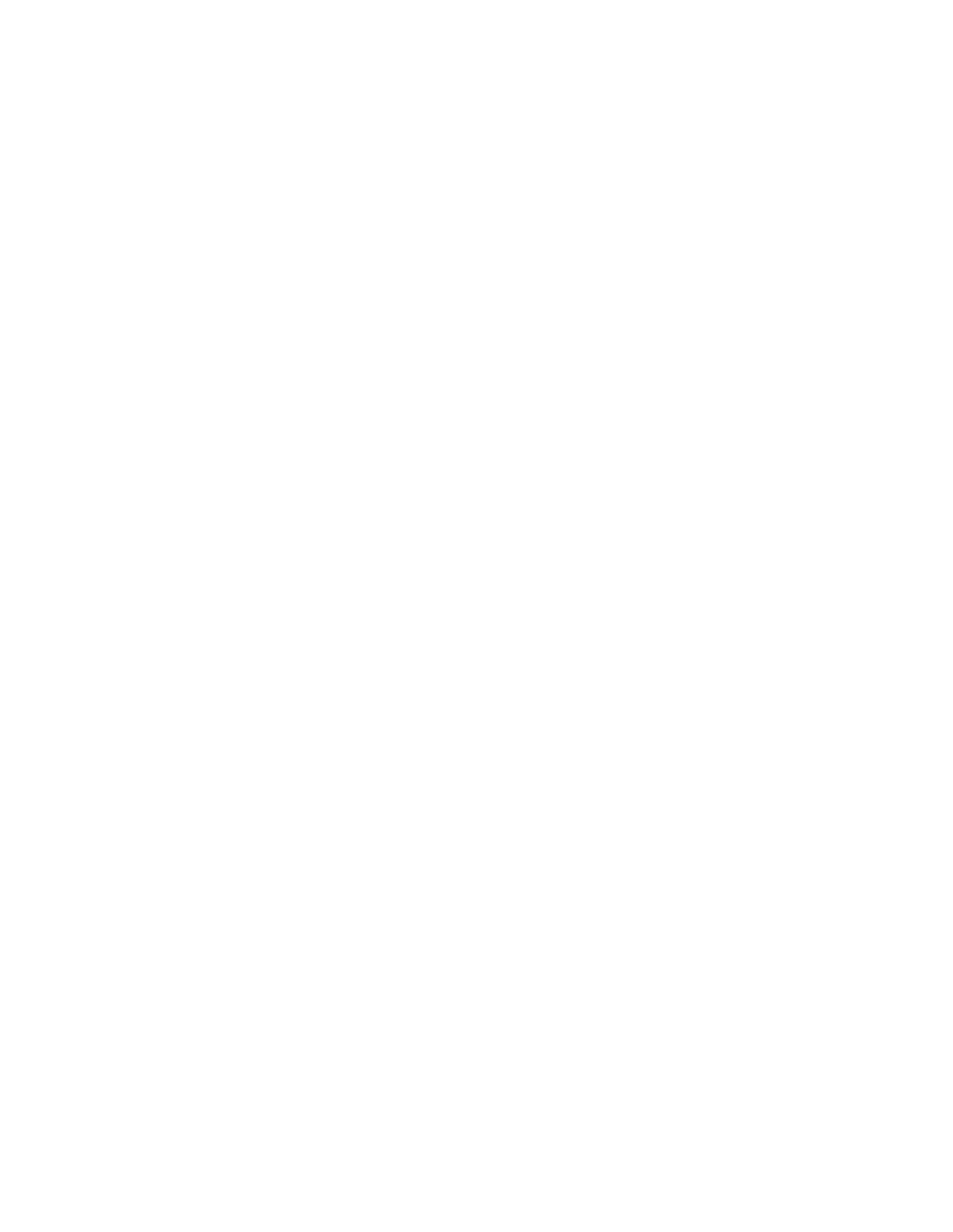# **Bill C-76,** *Elections Modernization Act*

#### <span id="page-4-0"></span>**I. INTRODUCTION**

Although Canada now has a relatively comprehensive scheme for privacy protection in both public and private sectors, one area of public activity remains effectively unregulated—the collection, use and disclosure of Canadians' personal information by political parties.

Under current law, federal political parties are not subject to the *Personal Information Protection and Electronic Documents Act[1](#page-4-1)* (PIPEDA), which applies to commer[cia](#page-4-2)l activities except where an equivalent provincial or territorial law applies, or to the *Privacy Act*<sup>2</sup> which applies to public sector activities at the federal level. Canadian provinces and territories similarly lack regulation in this area. British Columbia's *Personal Information Protection Act[3](#page-4-3)* is the only privacy legislation in Canada applying to political parties. This is a significant legislative gap that requires Parliament's attention. The Canadian Bar Association's Privacy and Access Law Section (CBA Section) is pleased to have the opportunity to comment on Bill C-76, *Elections Modernization Act[4](#page-4-4)* on this issue.

The June 2018 report of the House of Commons Committee on Access to Information, Privacy and Ethics (ETHI Committee), "Addressing Digital Privacy Vulnerabilities and Potential Threats to Canada's Democratic Electoral Process" concluded that:

Canadians would have greater confidence if they knew that their political parties were not exempt from privacy legislation and that they have legal responsibilities similar to those imposed on public and private organizations under the *Privacy Act*  and PIPEDA. Any legislative amendment should obviously take the special activities of political parties into account so as not to entirely prevent the use of personal information, but rather to better regulate its collection and use and the transparency surrounding the management of such information.<sup>[5](#page-4-5)</sup>

I

<span id="page-4-1"></span><sup>1</sup> *[Personal Information Protection and Electronic Documents Act](https://www.canlii.org/en/ca/laws/stat/sc-2000-c-5/latest/sc-2000-c-5.html?resultIndex=1)*, SC 2000, c 5

<span id="page-4-2"></span><sup>2</sup> *[Privacy Act](https://www.canlii.org/en/ca/laws/stat/rsc-1985-c-p-21/latest/rsc-1985-c-p-21.html?autocompleteStr=Privacy%20Act&autocompletePos=1)* , RSC 1985, c P-21

<span id="page-4-3"></span><sup>3</sup> *[Personal Information Protection Act](https://www.canlii.org/en/bc/laws/stat/sbc-2003-c-63/latest/sbc-2003-c-63.html?resultIndex=1)*, SBC 2003, c. 63

<span id="page-4-4"></span><sup>4</sup> Bill C-76, *[Elections Modernization Act](http://www.parl.ca/DocumentViewer/en/42-1/bill/C-76/third-reading)*

<span id="page-4-5"></span><sup>5</sup> ETHI Committee, *[Addressing Digital Privacy Vulnerabilities and Potential Threats to Canada's Democratic](https://www.ourcommons.ca/DocumentViewer/en/42-1/ETHI/report-16/)  [Electoral Process](https://www.ourcommons.ca/DocumentViewer/en/42-1/ETHI/report-16/)* (June 2018)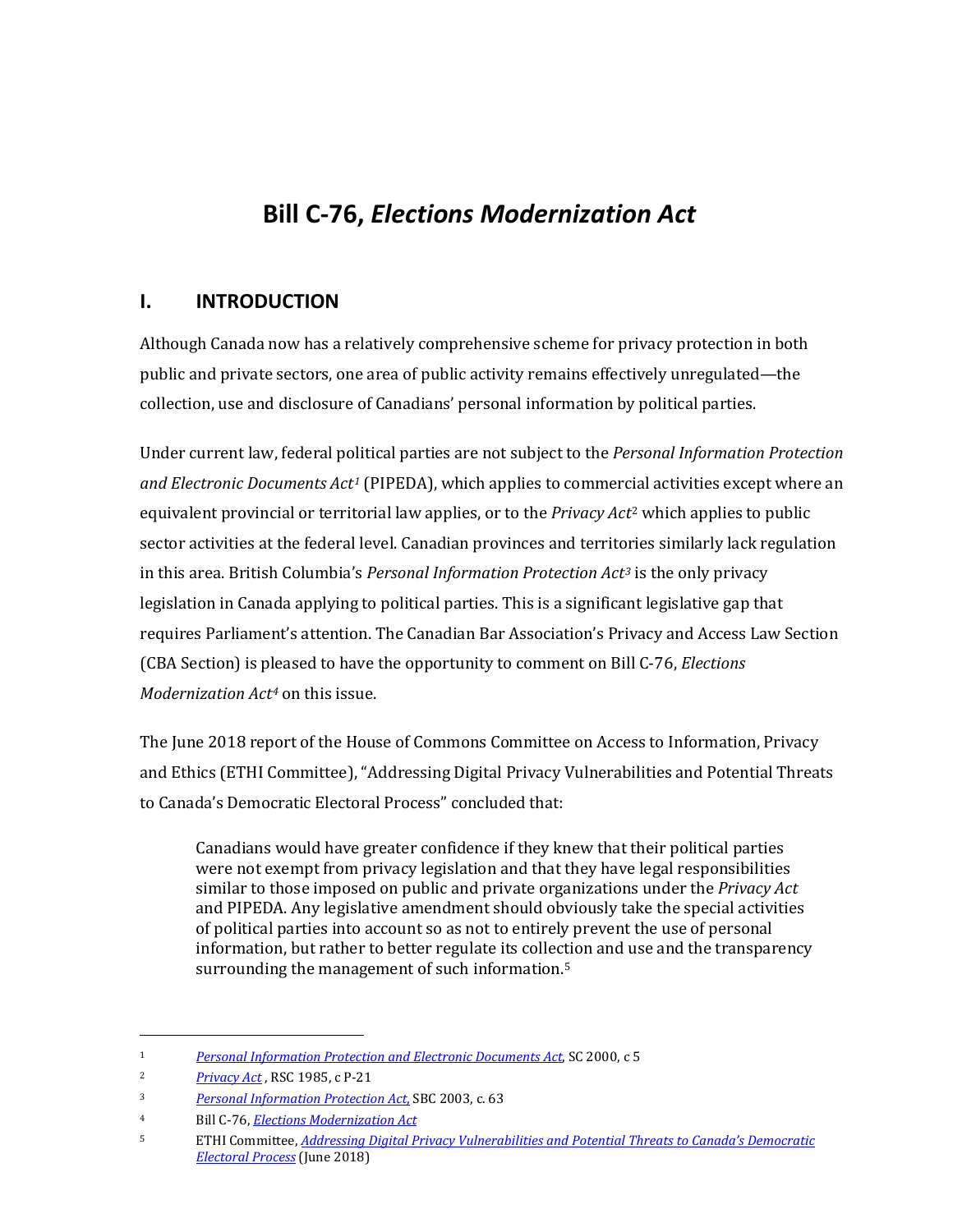The CBA Section agrees and believes this can best be achieved by amending Bill C-76 to require political parties' privacy policies to comply with globally recognized privacy and data protection principles and to ensure compliance by granting the Privacy Commissioner of Canada authority to investigate complaints.

# <span id="page-5-1"></span><span id="page-5-0"></span>**II. ANALYSIS OF BILL C-76**

# **A. Compliance With Data Protection Principles**

The websites for the three largest national political parties include privacy policy statements that commit to respecting privacy principles and identifying a privacy officer to address voter concerns. Yet not being subject to privacy laws means political parties operate in an environment without standards for privacy protection and with no recourse available to citizens. The fact that information can be collected by political parties about citizens without their informed consent and with no legal right to see it, control its distribution or to correct errors or remove it from parties' databases should they choose is increasingly out of step with broader legal and ethical norms. For more than ten years, Canada's Privacy Commissioners have advocated for the application of data protection principles to political communication activity.

Bill C-76 proposes to amend the *Canada Elections Act[6](#page-5-2)* to require each political party to have a policy for the protection of personal information, to publish the policy on its website and to provide it to the Chief Electoral Officer.[7](#page-5-3) This will create a framework and mechanism to inform citizens of the types of personal information political parties collect about them, and how that information is used and disclosed.

The CBA Section applauds the government's initiative to bring political parties into the privacy protection scheme, but offers suggestions to better reflect globally-accepted privacy and data protection principles. Political parties should also be subject to:

- limits on the direct collection of personal information;
- additional limits on the indirect collection of personal information;
- limits on retention of personal information;
- limits on the use of personal information;
- limits on disclosure of personal information;

<span id="page-5-2"></span>i<br>I 6 *[Canada Elections Act](https://www.canlii.org/en/ca/laws/stat/sc-2000-c-9/latest/sc-2000-c-9.html?resultIndex=1)*, S.C. 2000, c. 9

<span id="page-5-3"></span><sup>7</sup> *Supra* FN 4, Bill C-76, sections 254-260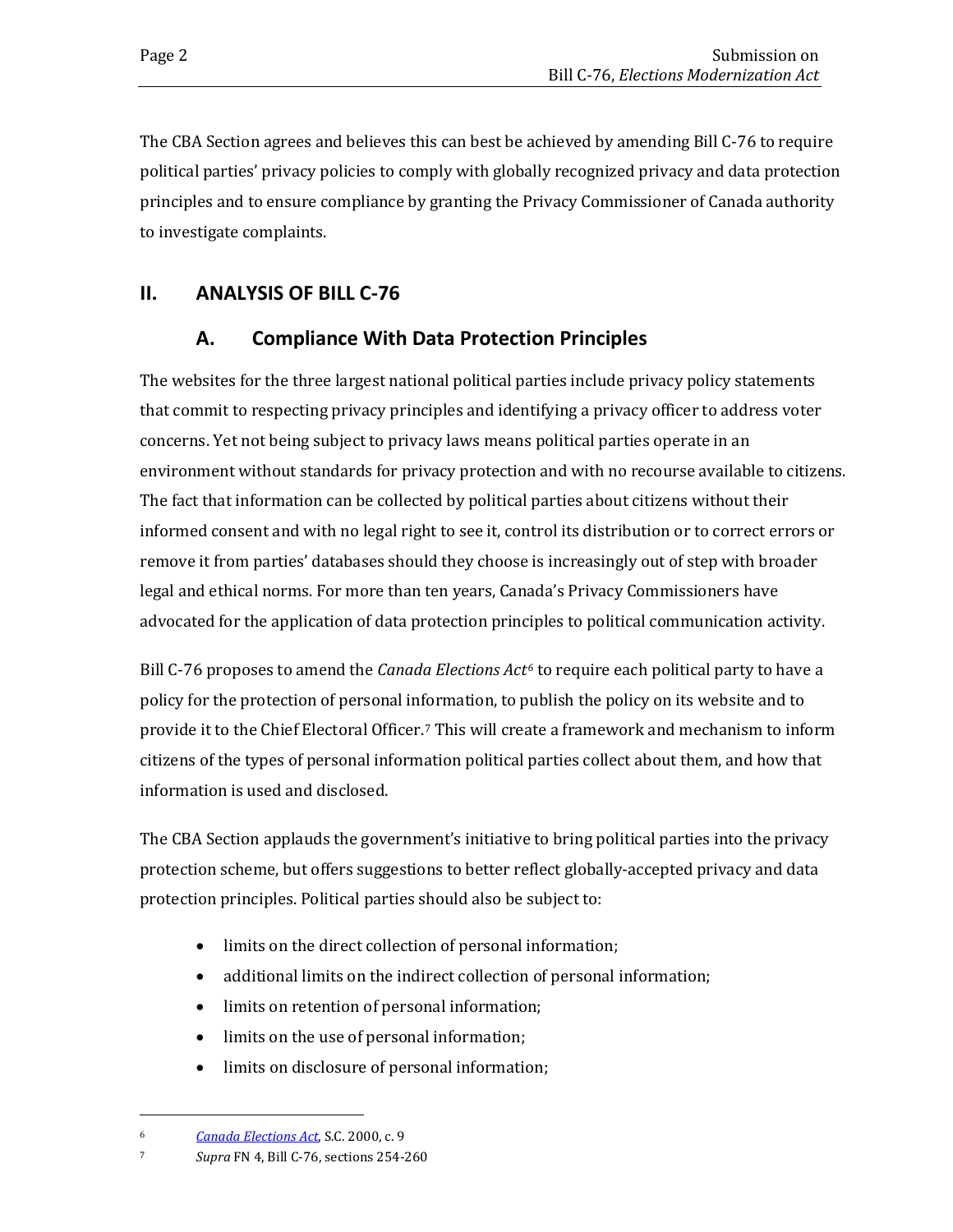- the requirement to obtain informed consent from individuals for all collection, use and disclosure of their personal information other than in specified circumstances;
- the right of individuals to withhold or withdraw consent to the collection, use and disclosure, and the corresponding obligation of parties to destroy and cease collecting personal data on request;
- a requirement to keep personal data secure (and to use secure destruction methods) and to notify affected individuals of security breaches that pose a risk of significant harm to them;
- accountability standards, including responsibility for personal data they have shared with third parties; and
- individual rights to access their personal data held by political parties, and to have data corrected or removed from the party's database.

<span id="page-6-0"></span>We analyze some of these globally-accepted privacy and data protection principles below.

# **B. Indirect Collection of Personal Information**

Bill C-76 proposes to add to subsection 385(2) of the *Canada Elections Act*:

385 (1) The leader of a political party may apply to the Chief Electoral Officer for the political party to become a registered party.

(2) The application for registration shall include…

#### *(k) the party's policy for the protection of personal information, including (i) a statement indicating the types of personal information that the party collects and how it collects that information*…

This amendment appears to require nothing more than a general statement without any direction or objective standard against which the sufficiency of the statement can be measured. A general statement does not suffice. More definition of the specifics required in the statement is needed.

We know that political parties in Canada match voter list information with information acquired from data brokers and other third parties. Professor Colin J. Bennett has observed that:

Thus, more data on voters are being captured and those data are increasingly shared through a complicated and dynamic network of organizations involving some quite obscure companies that play important roles as intermediaries between the voters and their elected representatives.[8](#page-6-1) 

<span id="page-6-1"></span>i<br>I 8 [Evidence from Professor Bennett,](http://www.ourcommons.ca/DocumentViewer/en/42-1/ETHI/meeting-102/evidence) ETHI Committee, April 26, 2018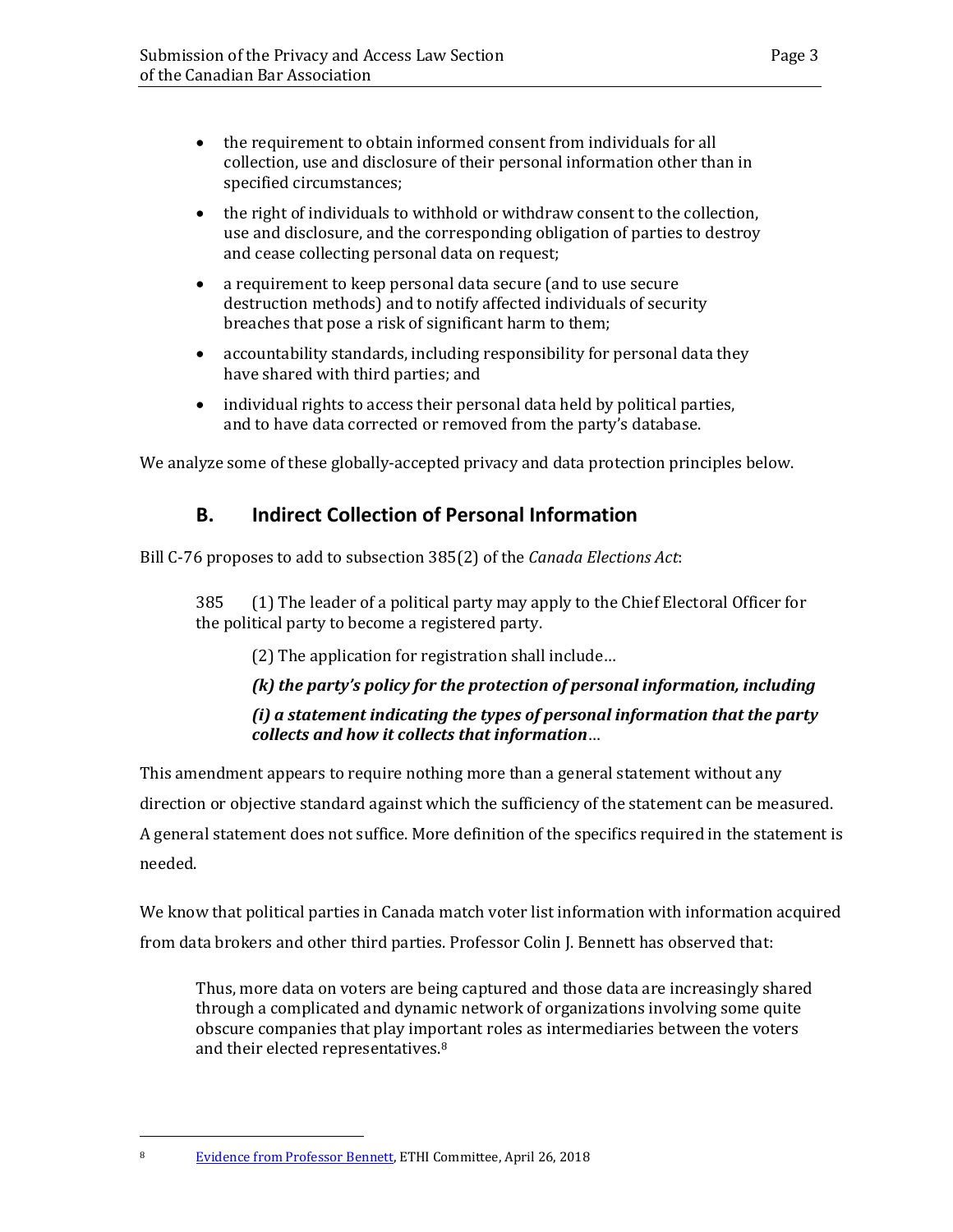The political party's policy should be required to commit to providing details about the data elements collected, as well as the source and contact information for the supplier of that personal information.

Political parties purchase personal digital information about Canadians through companies specializing in this field, for example selling data on the consumption habits or debt levels of customers. These data brokers are commercial intermediaries that generate databases using various methods, then sell the information, almost always without users knowing it.

One current example is AggregateIQ, a Cambridge Analytica intermediary, that harvested personal information about users through a digital application linked to Facebook and resold that information to its clients to target voters and other segments of the population.<sup>[9](#page-7-2)</sup>

Direct collection of personal information from the individual is the accepted practice in modern privacy laws and when done indirectly, the data subject must be notified. This standard should be reflected in Bill C-76.

# **C. Disclosure**

<span id="page-7-0"></span>Privacy policies of political parties should clearly explain the intended disclosure of personal information. Canadians are increasingly educated about the use and disclosure of their personal information, especially with the exponential advancement of technology. Common practices for disclosure requirements must apply to political parties so Canadians understand —and can make informed choices—about the intended disclosure of their personal information.

# **D. Breach Notification**

<span id="page-7-1"></span>Despite best intentions, like all other users of data, political parties can be subject to security breaches by reason of human or technological error. In fact, in June 2017, Canada's Communications Security Establishment identified political parties, politicians and media as uniquely vulnerable targets for cyber-attack:

We expect that multiple hacktivist groups will very likely deploy cyber capabilities in an attempt to influence the democratic process during the 2019 federal election…we expect some influence activities [wil](#page-7-3)l be well-planned and target more than one aspect of the democratic process.10

<span id="page-7-2"></span>i<br>I 9 See CBA news online[, Gap in privacy law leaves elections open to 'misuse' of](https://ca.news.yahoo.com/gap-privacy-law-leaves-elections-194040117.html) personal information (Nov 1/18); also [Daniel Therrien, Privacy Commissioner of Canada, ETHI Committee, November 1, 2018](http://www.ourcommons.ca/DocumentViewer/en/42-1/ETHI/meeting-124/minutes)

<span id="page-7-3"></span><sup>10</sup> Canada, Communications Security Establishment, *[Cyber Threats to Canada's Democratic Process,](https://www.cse-cst.gc.ca/sites/default/files/cse-cyber-threat-assessment-e.pdf)* p. 4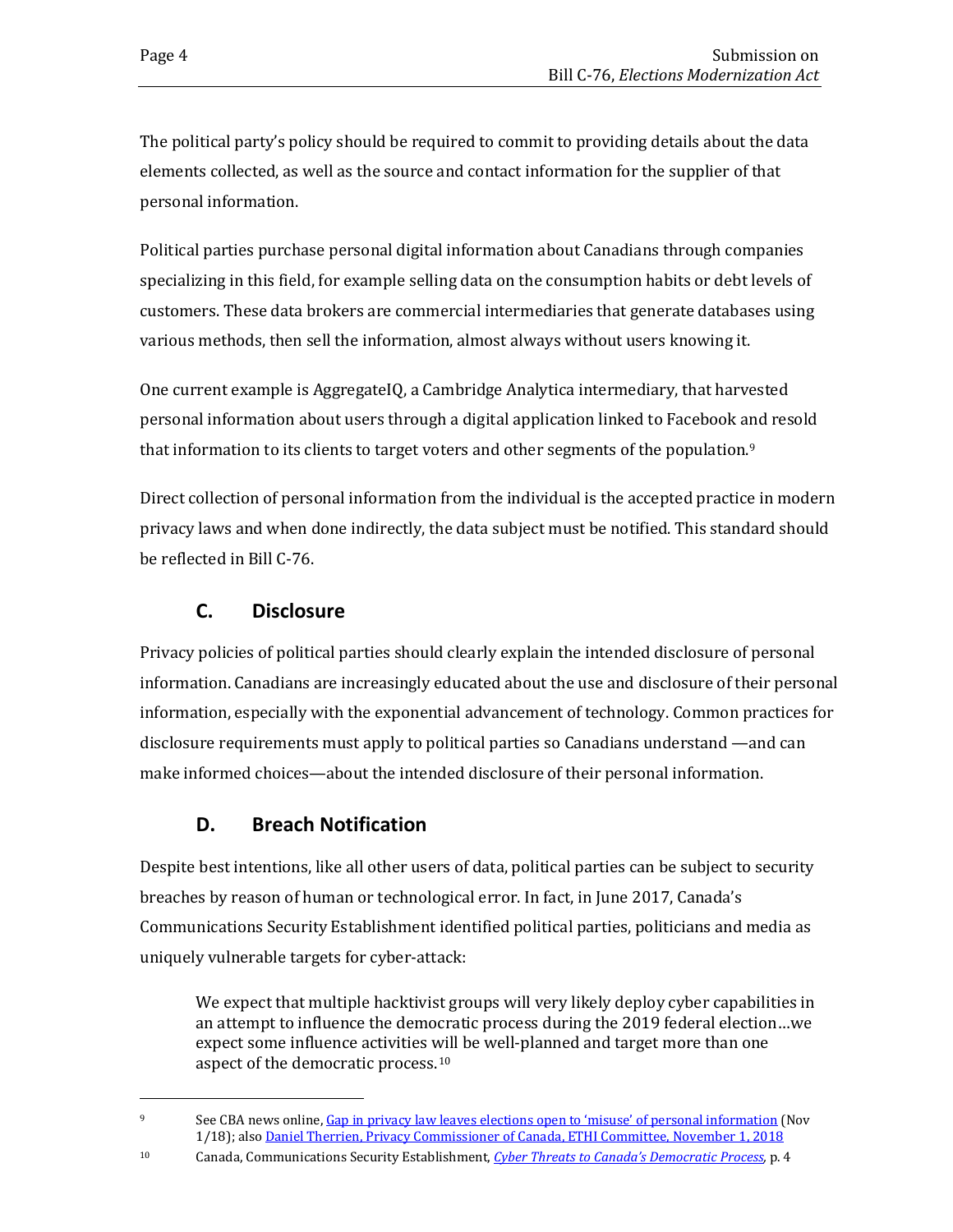This threat has been repeatedly realized in global elections in the last two years. There is a real risk that personal information in the hands of political parties will be the target of attacks by organizations attempting to unfairly influence the outcome of elections. Individuals whose personal information has been disclosed or improperly accessed should be informed where breaches pose a real risk of significant harm to them.

Mandatory reporting of a breach is accepted as a basic privacy protection principle, evidenced by PIPEDA amendments that took effect on November 1, 2018. Yet Bill C-76 does not require notification in the event of a breach. This basic standard should apply to political parties.

#### **E. Training**

<span id="page-8-0"></span>Political parties can, and do, collect a significant amount and variety of information on Canadian citizens, the scope of which is only beginning to be understood. Exacerbating this is the fact that election campaigns are run by relatively few paid workers and thousands of others who volunteer their support for political parties and candidates. Given the nature of staffing campaigns, it is likely that a disparate and fluctuating number of employees and volunteers have access to extensive personal data with no guarantee they have undertaken privacy training.

Former BC Commissioner Elizabeth Denham issued several reports on political parties, including *Investigation Report F13-04 Sharing of Personal Information*. In that report, she observed:

[Employees and volunteers] are not receiving sufficient training. Given the obvious potential for overlap of individuals who have, or had, government and party roles, I believe this to be a fundamental problem that government and the BC Liberal Party need to address. The lack of training increases the risk of employee misuse of the personal information of British Columbians and reflects a culture that is not placing enough imp[ort](#page-8-1)ance on duties related to protection of privacy and access to information.11

<span id="page-8-1"></span>Section 254 of Bill C-76 addresses the political party's privacy policy with respect to training political party *employees*. Given the structure and activities of political parties, Bill C-76 should be amended to require that the party's privacy policy indicate the privacy training to be given to volunteers, as well as employees, who could have access to personal information under the party's control.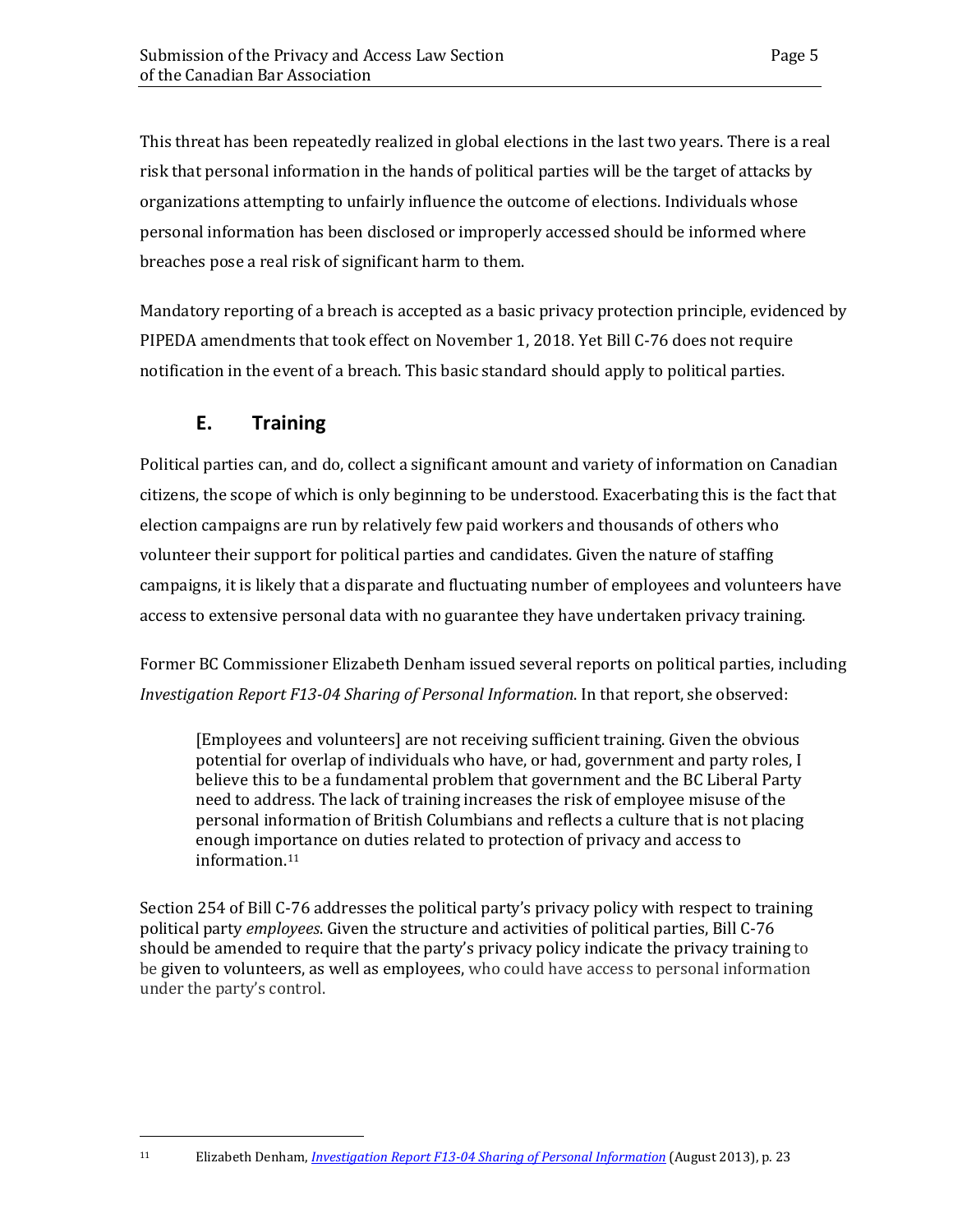# **F. Enforcement**

<span id="page-9-0"></span>The deregistration remedy in Bill C-76 for a breach of the *Canada Elections Act* is a very powerful remedy. We presume it would be rarely invoked. Privacy breaches are not all the same. Some breaches may involve thousands of voters and large datasets, others ambiguous wording in a privacy notice, inadequate privacy training, a lack of sufficient training materials for campaign workers or other less egregious circumstances. We recommend that the authority overseeing compliance with privacy requirements be equipped with a robust set of tools including educational measures, compliance agreements and other responsive measures to ensure that privacy breaches will be addressed appropriately.

# **G. Independent Oversight**

<span id="page-9-1"></span>Complaints about privacy violations should be reviewed and resolved externally, by the Office of the Privacy Commissioner, and not by the parties themselves according to their own internal policies or by the Chief Electoral Officer.

The Office of the Privacy Commissioner has 30 years of experience addressing public sector privacy issues and, since 2001, private sector privacy issues. Any federal statute that addresses privacy compliance by political parties should be overseen by the Privacy Commissioner. There is a risk of inconsistent and even conflicting interpretation of privacy requirements if privacy oversight is fragmented and divided among several officials. The lack of harmonization may also contribute to weaker compliance with privacy laws.

If Parliament determines that, notwithstanding this concern, oversight should remain exclusively with the Chief Electoral Officer, as currently proposed, it should consider a statutory requirement for consultation with the Privacy Commissioner if a breach or a privacy complaint comes to the attention of the Chief Electoral Officer.

Similarly, if a breach with the potential to impact the integrity and security of Canada's election system comes to the attention of the Privacy Commissioner, the Privacy Commissioner should have an obligation to inform the Chief Electoral Officer, so the Chief Electoral Officer has an opportunity to understand the nature, scope and risks of the breach and take steps to mitigate possible damage.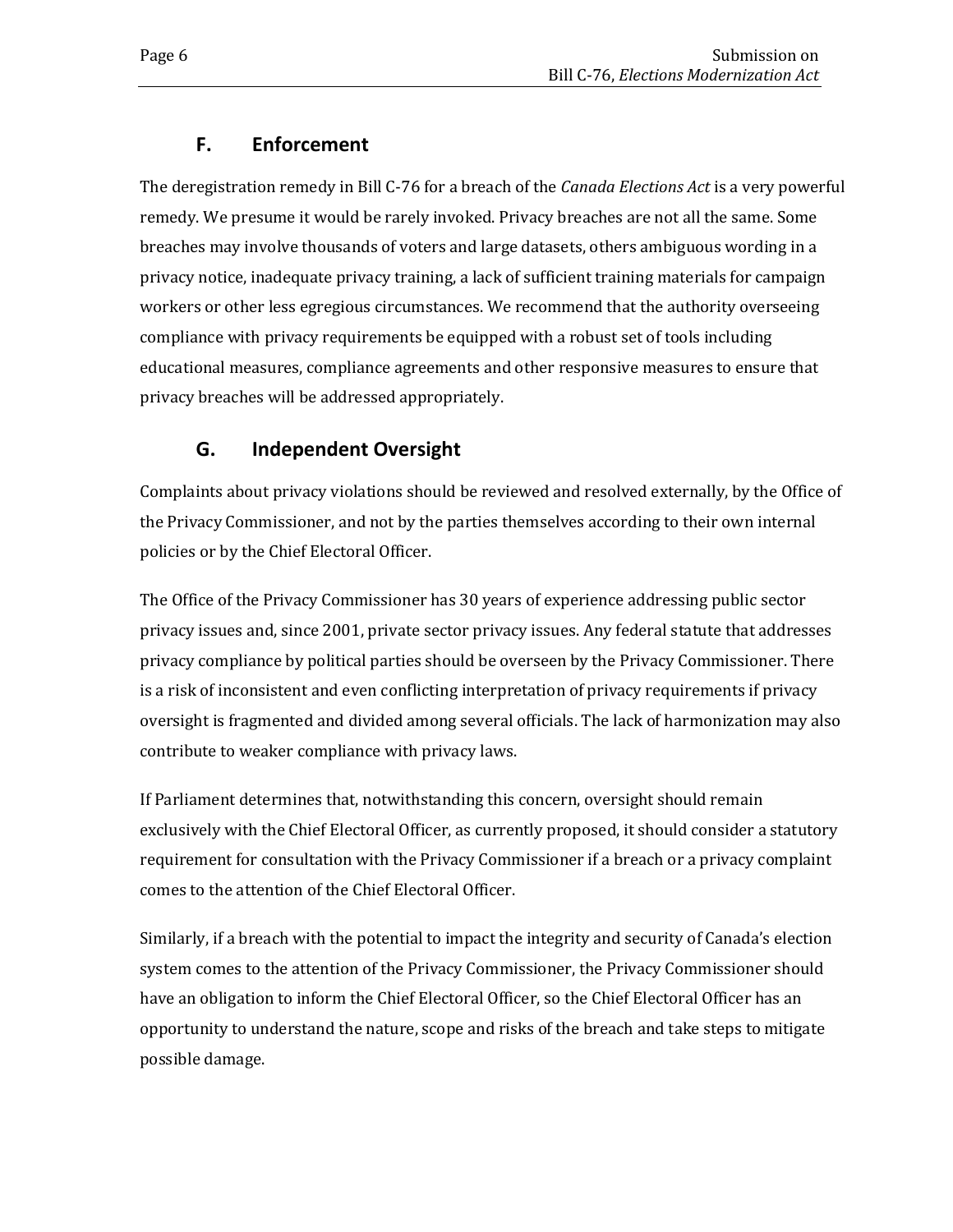#### <span id="page-10-0"></span>**III. LESSONS FROM OTHER JURISDICTIONS**

When the BC government introduced Bill 20 – *Election Amendment Act*[12](#page-10-1) in March 2015, then-Privacy Commissioner Denham sent an open letter to the Attorney-General and Minister of Justice, expressing concerns about personal information, compiled by the Chief Electoral Officer for efficiently administering elections, being given to political parties for their unrestricted use. She recommended that:

- there be clear limitations on what constituted use of personal information for "electoral purposes";
- political parties be prohibited from using the information for commercial purposes or disclosing the information to any other organization or public body; and
- voter participation information disclosed under Bill 20 be destroyed following the election.

The BC Government introduced further amendments to Bill 20 that addressed in part the first two of these concerns.<sup>[13](#page-10-2)</sup>

In the European Union, political parties are captured as "data controllers" under the General Data Protection Regulation (GDPR).<sup>[14](#page-10-3)</sup> In the United Kingdom, the Information Commissioner issued Guidance for political parties campaigning or for promotional purposes<sup>[15](#page-10-4)</sup> to supplement the inclusion of political parties under the scope of its *Data Protection Act*.[16](#page-10-5) The Guidance was updated to include political parties and candidates after learning of complaints that some political parties were contravening the rules that led to the unlawful targeting of thousands of voters.[17](#page-10-6) Recently the U.K. Commissioner at the Institute of Directors Digital Summit spoke about the office's investigations into political parties' use of personal information and the importance of this issue.[18](#page-10-7)

i<br>I 12 Bill 20[, Election Amendment Act, 2015](http://www.bclaws.ca/civix/document/id/lc/billsprevious/4th40th:gov20-1) 

<span id="page-10-2"></span><span id="page-10-1"></span><sup>13</sup> [Statement from B.C. Information and Privacy Commissioner regarding proposed amendments to Bill 20](https://www.oipc.bc.ca/news-releases/1792)  [\(Election Amendment Act\)](https://www.oipc.bc.ca/news-releases/1792) (May 2015)

<span id="page-10-3"></span><sup>14</sup> European Union[, General Data Protection Regulation](https://eur-lex.europa.eu/legal-content/EN/TXT/PDF/?uri=CELEX:32016R0679) 

<span id="page-10-4"></span><sup>15</sup> U.K. Information Commissioner's Office, [Guidance For Political Parties for Campaigning or for](https://www.tameside.gov.uk/elections/guidancepoliticalparties.pdf) Promotional **[Purposes](https://www.tameside.gov.uk/elections/guidancepoliticalparties.pdf)** 

<span id="page-10-5"></span><sup>16</sup> U.K., *[Data Protection Act](https://www.legislation.gov.uk/ukpga/1998/29/contents)* (1998)

<span id="page-10-6"></span><sup>17</sup> Council of European Union[, Data Protection](http://data.consilium.europa.eu/doc/document/ST-5419-2016-INIT/en/pdf) (April 2016)

<span id="page-10-7"></span><sup>18</sup> [Institute of Directors Digital Summit, 2017](https://www.iod.com/events-community/events/event-details/eventdateid/4570)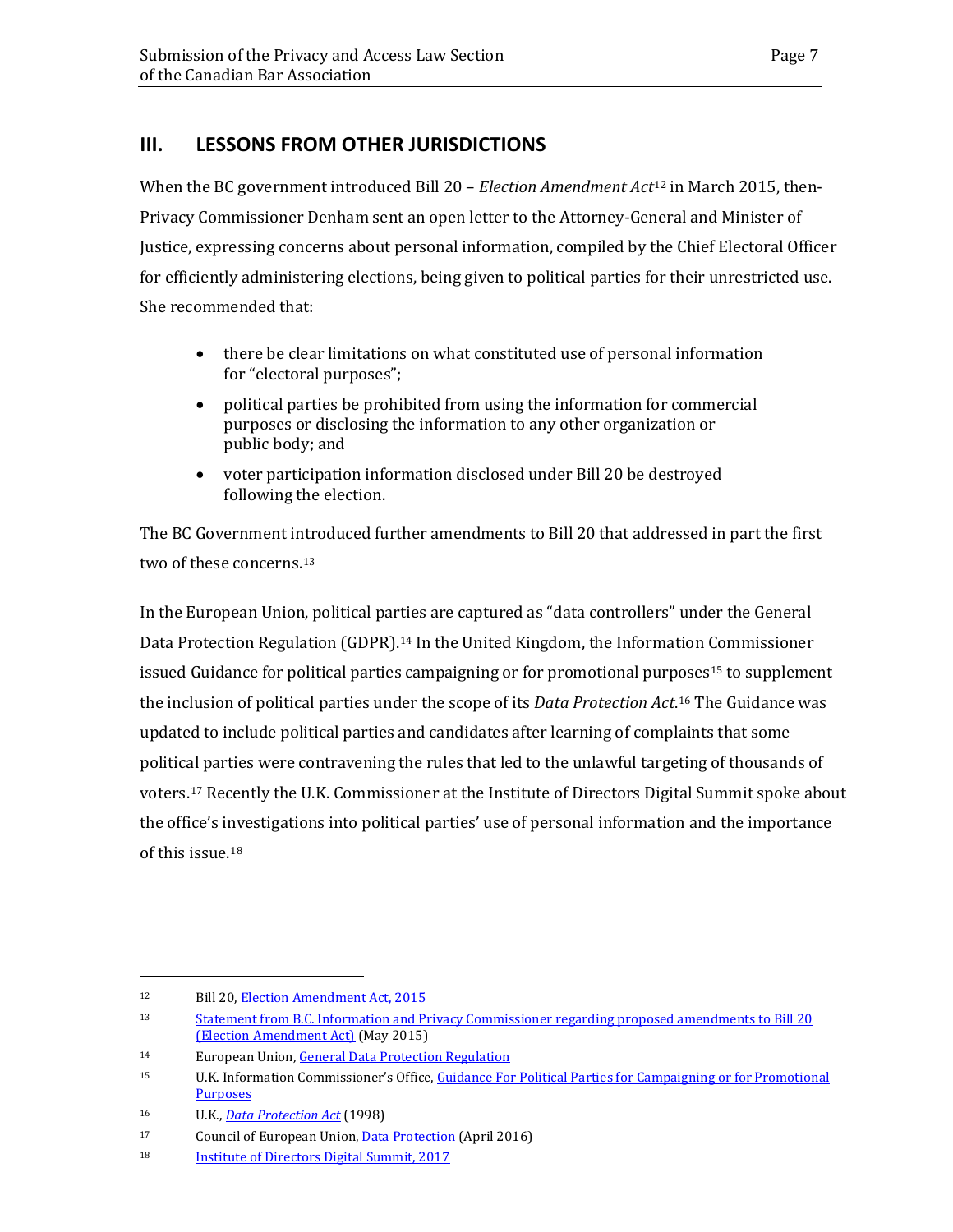In 2011, the Irish Data Protection Commission<sup>[19](#page-11-1)</sup> cautioned political parties in advance of a general election to communicate with voters by text, email or phone only if they have the voter's consent to the collection of contact information. The Irish Commissioner was particularly concerned with political parties collecting personal information through third parties and using the information to send campaign messages.

From 2012 to 2015, the Office of the Hong Kong Privacy Commissioner for Data Protection received 97 inquiries and 200 complaints related to electioneering activities. This led to the Commissioner's office updating its Guidance Note on Electioneering Activities to furnish candidates with guidance on compliance with the Personal Data (Privacy) Ordinance.[20](#page-11-2)

Although political parties are exempt from the Australian *Privacy Act*, the Australian Law Reform Commission recommended in *For Your Information: Australian Privacy Law and Practice* that:

In the interests of promoting public confidence in the political process, those who exercise or seek power in government should adhere to the principles and practices that are required of the wider community. Unless there is a sound policy reason to the contrary, political parties and agencies and organizations engaging in political acts and practices should be required to handle personal information in accordance with the requirements of the Privacy Act.[21](#page-11-3)

# <span id="page-11-0"></span>**IV. CONCLUSION AND RECOMMENDATIONS**

The CBA Section has considered a number of options for best applying globally-accepted privacy and data protection principles to political parties, including administrative options, amending existing privacy legislation to apply to political parties, enacting stand-alone privacy legislation for political parties, and amending the *Canada Elections Act*. In light of Bill C-76 and the additions to the *Canada Elections Act,* we believe the most efficient way of ensuring the privacy of personal information in the hands of political parties is to amend Bill C-76 to:

- Require that political parties establish privacy policies which, at a minimum, meet the standards in Schedule 1 to PIPEDA.
- Revise the proposed new subsection 385(2) of the *Canada Elections Act* after paragraph (j) to read:

(k) the party's policy for the protection of personal information must reflect and be consistent with the *Model Code for the Protection of Personal* 

i<br>I

<span id="page-11-1"></span><sup>19</sup> [Irish Data Protection Commission](https://www.dataprotection.ie/docs/Home/4.htm)

<span id="page-11-2"></span><sup>&</sup>lt;sup>20</sup> [Guidance Note on Electioneering Activities,](https://www.pcpd.org.hk/english/resources_centre/publications/guidance/files/electioneering_e.pdf) Office of the Privacy Commissioner for Personal Data, Hong Kong

<span id="page-11-3"></span><sup>&</sup>lt;sup>21</sup> [For Your Information: Australian Privacy Law and Practice](https://www.alrc.gov.au/publications/report-108) (August 2008)